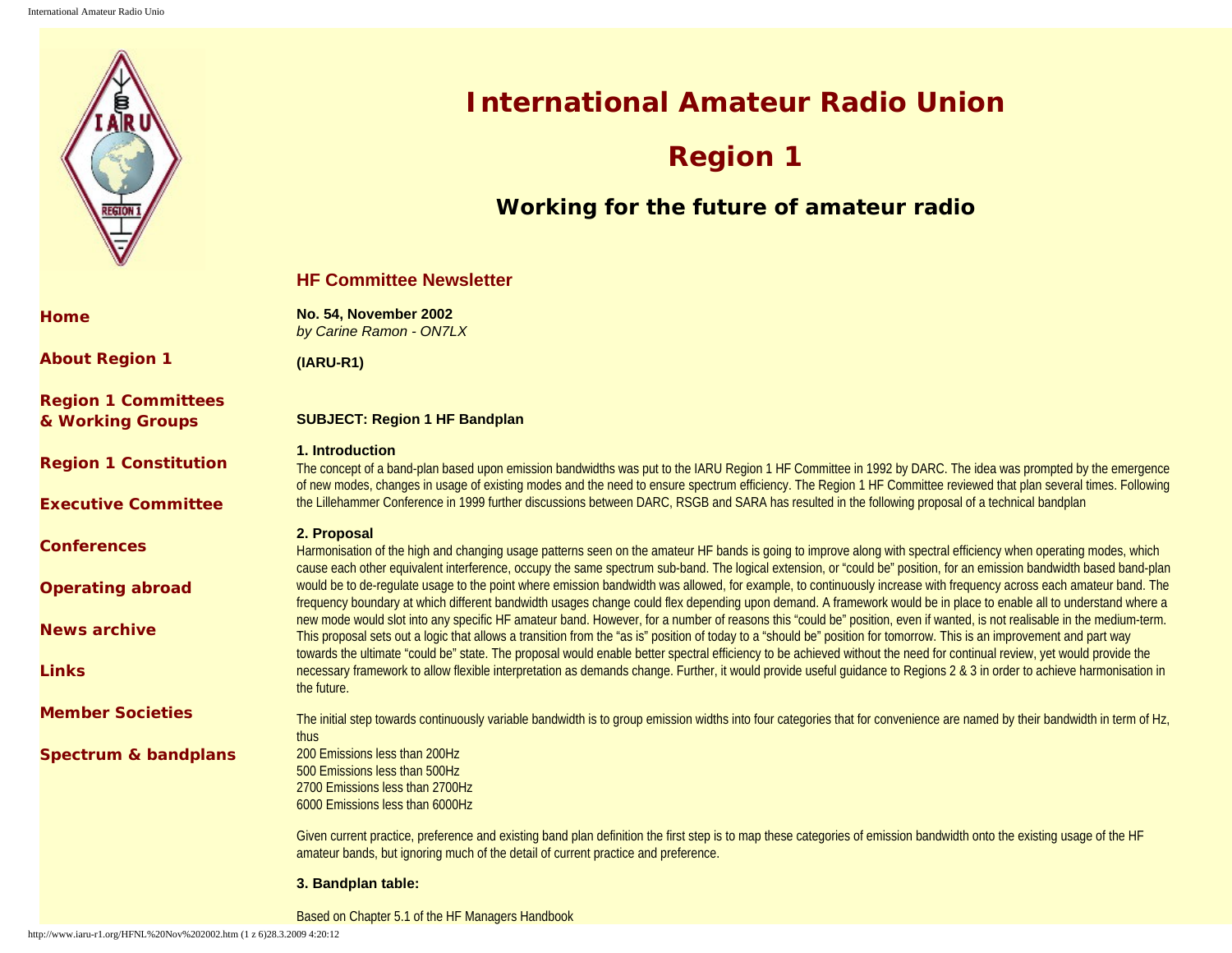#### IARU REGION 1 HF BAND PLAN

Note: The column "Type of emission" points to the usage of the frequency segment, as based on the bandwidth taken into consideration.

#### FREQUENCY SEGMENT (kHz) MAX BAND- WIDTH (Hz) TYPE OF EMISSION

1.8 MHz Band: 1810 – 1838 200 cw 1838 – 1840 500 digimode except packet, cw 1840 – 1842 2700 digimode except packet, phone, cw 1842 – 2000 2700 phone, cw

3.5 MHz Band: 3500 – 3510 200 intercontinental dx cw 3500 – 3560 200 cw, contest preferred segment cw 3560 – 3580 200 cw 3580 – 3590 500 digimode, cw 3590 – 3600 500 digimode (packet preferred), cw 3600 – 3620 2700 phone, digimode, cw 3600 – 3650 2700 phone, contest preferred segment phone, cw 3650 – 3775 2700 phone, cw 3700 – 3800 2700 phone, contest preferred segment phone, cw 3730 – 3740 2700 SSTV & FAX, phone, cw 3775 – 3800 2700 intercontinental dx phone, cw

# 7 MHz Band: 7000 - 7035 200 cw 7035 - 7040 500 digimode except packet (\*), SSTV, FAX, cw 7040 - 7045 2700 digimode except packet (\*), SSTV, FAX, phone, cw 7045 - 7100 2700 phone, cw

10 MHz Band: 10100 - 10140 200 cw (\*) 10140 - 10150 500 digimode except packet, cw

14 MHz Band: 14000 - 14070 200 cw 14000 - 14060 200 cw, contest preferred segment cw 14070 - 14089 200 digimode, cw 14089 - 14099 500 digimode (non-automatic packet preferred), cw 14099 - 14101 200 IBP 14101 - 14112 2700 digimode (store-and-forward preferred), phone, cw 14112 - 14125 2700 phone, cw 14125 - 14300 2700 phone, contest preferred segment phone, cw 14230 2700 calling frequency SSTV & FAX 14300 - 14350 2700 phone, cw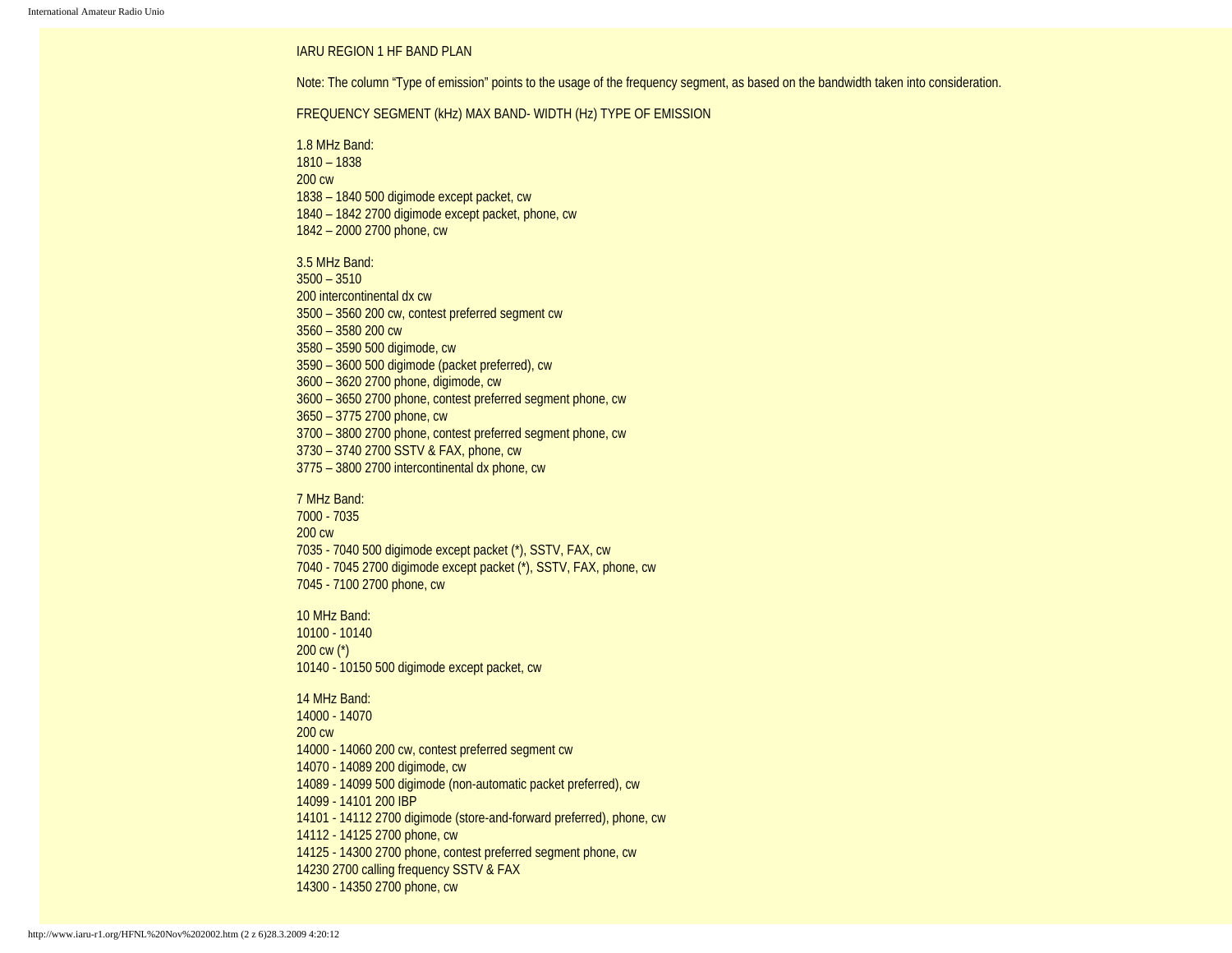18 MHz Band: 18068 - 18100 200 cw 18100 - 18109 500 digimode, cw 18109 - 18111 200 IBP 18111 - 18168 2700 phone, cw

21 MHz Band: 21000 - 21080 200 cw 21080 - 21100 500 digimode, cw 21100 - 21120 500 digimode (packet preferred), cw 21120 - 21149 200 cw 21149 - 21151 200 IBP 21151 - 21450 2700 phone, cw 21340 2700 calling frequency SSTV & FAX

24 MHz Band: 24890 - 24920 200 cw 24920 - 24929 500 digimode, cw 24929 - 24931 200 IBP 24931 - 24990 2700 phone, cw

28 MHz Band: 28000 - 28050 200 cw 28050 - 28120 500 digimode, cw 28120 - 28150 500 digimode (packet preferred), cw 28150 - 28190 200 cw 28190 - 28199 200 regional time shared IBP 28199 - 28201 200 world wide time shared IBP 28201 - 28225 200 continuous-duty IBP 28225 - 29200 2700 phone, cw 28680 2700 calling frequency SSTV & FAX 29200 - 29300 6000 digimode (NBFM packet), phone, cw 29300 - 29510 6000 satellite down-link 29510 - 29700 6000 phone, cw

AM is permitted in the phone segments of all these bands

#### **Notes**

Usage is to be on a non-interference basis according to ITU regulations. Within the same bandwidth sub-division the operation of incompatible modes, i.e. those that exhibit unequal levels of mutual interference, could benefit from mode separation. CW is allowed within the entire band.

The above Band Plan shows that the emission widths do not consistently increase with frequency across each sub-band. Neither is there a specific allocation for modes that occupy significantly less than 2700Hz but more than 500Hz. These are areas for further transition towards the "could be" state, that will be appropriate when either harmonisation with Regions 2 and 3 is being discussed or when usage patterns significantly change, including the impact of new modes.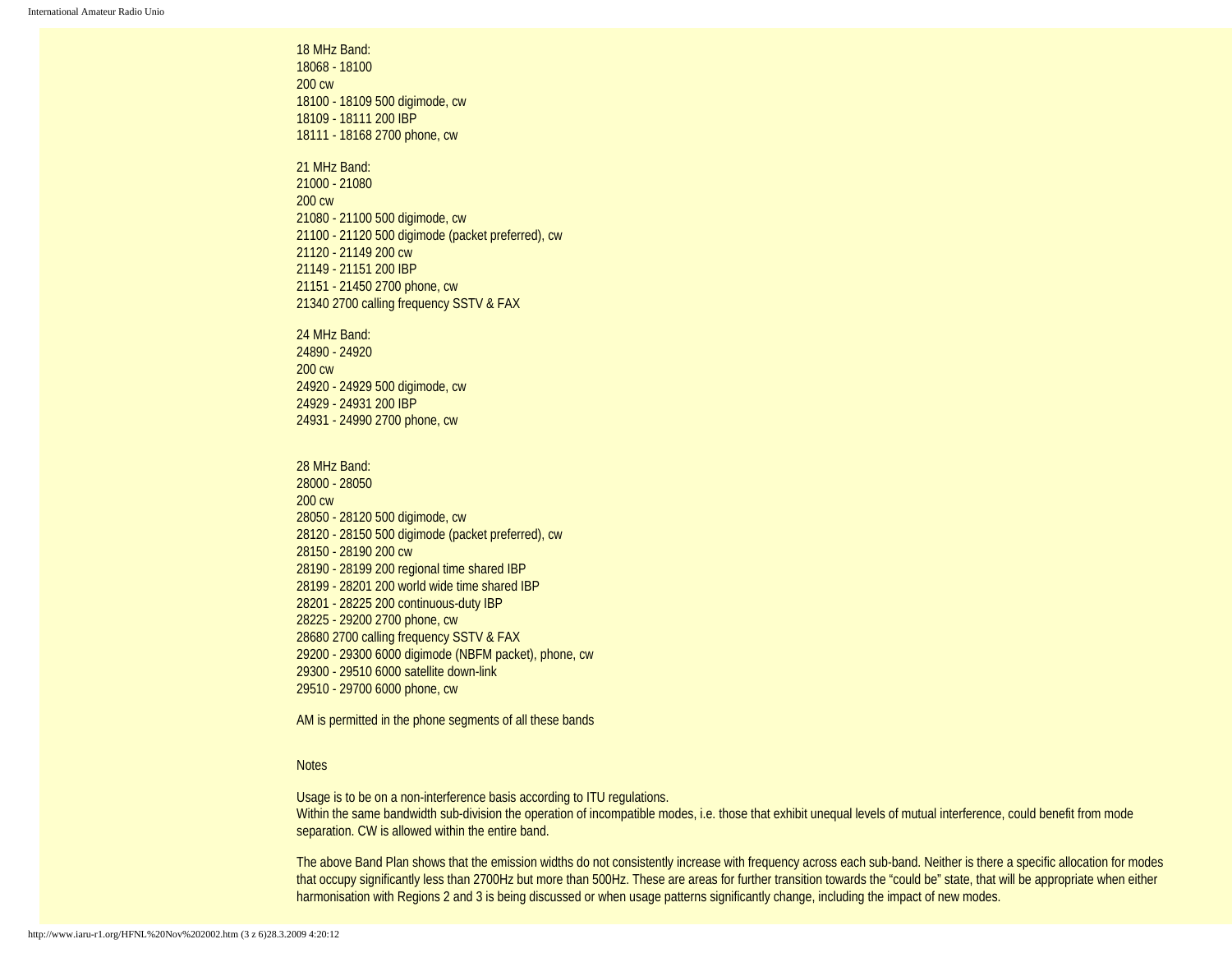Preference should be given to quoting centre frequencies for emissions for any mode when national societies specify further sub-division of the band plan. In some cases, guard-bands will be required to avoid errors where the "dial" frequency is offset from the centre frequency for the emission.

#### Remarks to the Bandplan:

Packet Radio is not allowed on the 1.8, 7, and 10 MHz bands.

1.8 MHz band:

Those societies which have SSB allocation below 1840 kHz may continue to use it, but they are requested to take all necessary steps with their licence administrations to adjust the phone allocations in accordance with the Region 1 Bandplan.

3.5 MHz band:

3.500 – 3.510 and 3.775 – 3.800 MHz Intercontinental operation should be given priority in these segments.

Member societies should approach their national telecommunication authorities and ask them not to allocate frequencies to other than amateur stations in the band segment that IARU has assigned to intercontinental long distance traffic.

Contest Preferred Segments:

Where no DX traffic is involved, the contest segments should not include 3.500 – 3.510 MHz or 3.775 – 3.800 MHz (National Contest). Member societes will be permitted to set other (lower) limits for national contest (within these limits).

Contest activity shall not take place on the 10, 18 and 24 MHz bands.

#### 7 MHz band:

The use of Packet Radio is discouraged on the 7 MHz band.The band segment 7.035 – 7.045 MHz may be used for S&F traffic in the area of Africa south from the equator during local daylight hours. However, the use of more efficient modes than AX.25 packet radio should be encouraged.

10 MHz band:

The use of Packet Radio is discouraged on the 10 MHz band.

It is recommended that unmanned stations using S&F shall avoid the use of the 10 MHz band.

SSB may be used during emergencies involving the immediate safety of life and property and only by stations actually involved in the handling of emergency traffic. The bandsegment 10120 to 10140 kHz may be used for SSB transmitions in the area of Africa south of equator during local daylight hours.

News bulletins on any mode should be transmitted on the 10 MHz band.

# 14 MHz band

The band segment 14.089 – 14.099 MHz should be used for non-automatic digimode transmissions. The band segment 14.101 – 14.112 MHz should be used for store and forward traffic.

However, the use of more efficient modes than AX.25 packet radio should be encouraged.

### Satellite operation frequency:

Member Societies should advise operators not to transmit on frequencies between 29,3 and 29,51 MHz to avoid interference to amateur satellite downlink.

#### Unmanned transmitting stations:

IARU Member Societies are requested to limit this activity on the HF bands. It is recommended that any unmanned transmitting station on HF shall only be activated under operator control except for IARU approved beacons or specially licensed experimental stations. It is recommended to use more efficient modes than AX.25 packet radio.

Transmitting frequencies:

The announced frequencies in the Bandplan are understood as " transmitting frequencies" (not those of the suppressed carrier!).

Experimentation with NBFM Packet Radio on 29 MHz Band

Preferred operating frequencies on each 10 kHz from 29.210 to 29.290 MHz included should be used. A deviation of +/-2,5 kHz being used with 2.5 kHz as maximum modulation frequency.

National Societes are requested to advise their members to follow this Bandplan.

13th November 2002 On behalf of C4: DL1VDL, G3PSM, OM3LU

#### **An Introduction to the New HF-Bandplan**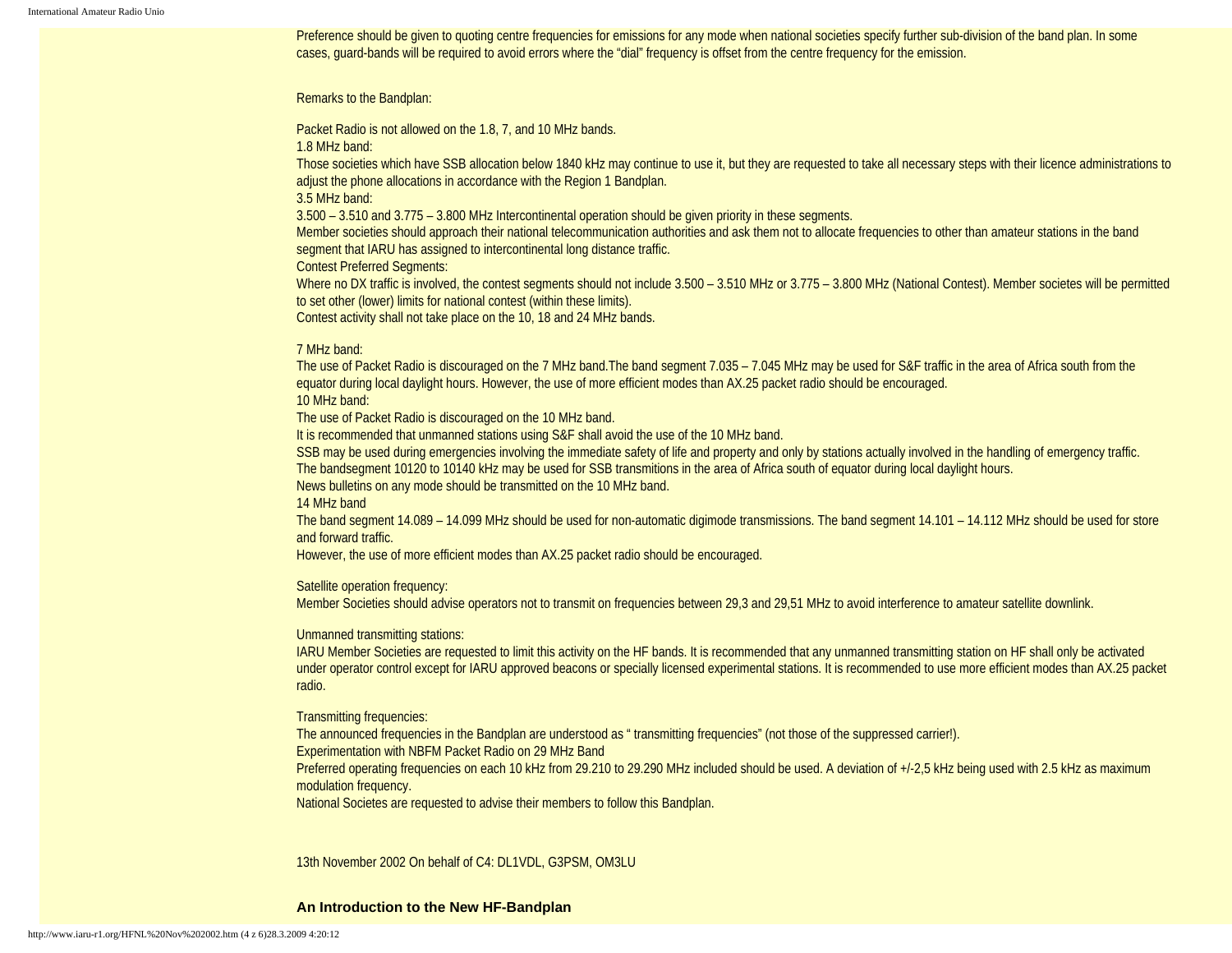Summary of Arguments:

Advantage of the old HF-bandplan:

- Allocation of mode to frequency has been well understood,

- It's a traditionally grown bandplan,

**Disadvantage** 

- Not flexible for implementing new modes, especially computer–assisted modes, which are developing rapidly,

Why did we (HFC of Region 1) create a new bandplan ?

- Because radio-amateurs are experimenters and we need flexibility to implement new kinds of transmissions into the given frame of the HF-bandplan,

- Because we are aware that our authorities want to have self-regulation of the amateur-radio service within the ITU band allocations,

What has changed ?

- In the old bandplan frequency segments were allocated to a certain type of transmission, that was fixed but known worldwide.

- In the new bandplan an association between frequency and usage is made, whereas frequency includes the frequency segment plus the maximum bandwidth within a given segment, and usage defines the mode.

- In the case of worldwide programmes established and co-ordinated with Region-2 and Region-3, frequency segments such as beacon-windows, dx-windows and contest-preferred segments the new bandplan is equivalent to the old one,

- Frequency segments formerly assigned to various different modes like phone, cw and digimodes have now been "summarised", taking account the maximum bandwidth of the modes used in the old bandplan, This decision requires more tolerance between hams, because new wideband (within 2700 Hz bandwith) digimodes or MGM=machine generated modes may be used within the formally allocated to "phone-only" segments of the band. Care was taken where dx-windows and contest segments were concerned,

SSTV and FAX

- We decided to add all "so called" centres of activity to the annex of the bandplan, to keep the bandplan-table as readable as possible,

- Practice has shown, that SSTV and FAX operators start experimenting after having established a ssb-contact. That is why the frequencies mentioned in the former bandplan are added to the annex of the bandplan table. For those parts of the bandplan the usage is named: "all = all modes with less than 2700 Hz bandwidth". How to deal with certain DIGIMODES or MGM (Machine Generated Modes).

- No change in operating MGM´s (digimodes) as it is at present,

- MGM´s with maximum bandwidth of 200 Hz , like PSK31, may be operated within the 200 Hz frequency segments, when "Usage=ALL" is indicated.

Experimentation with upcoming MGM´s or Digital-Voice with maximum bandwidth of 2700 Hz may take place within frequency segments, when "Usage=ALL" is indicated.

HF-BANDPLAN ( based on mode) HF-BANDPLAN (based on BANDWITH) NEW !!

Frequency Segment (kHz) TYPE OF EMISSION BAND Source USAGE changes Frequency Segment (kHz) Max. Bandwith [Hz]

1810 - 1838 cw 160 m 1810 - 1838 200 cw

- 1838 1840 digimode except PR, cw 1838 1840 500 all
- 1840 1842 digimode except PR, phone, cw 1840 1842 2700 all
- 1842 2000 phone, cw 1842 2000 2700 phone,cw
- 3500 -3510 intercontinental dx, cw 80 m 3500 -3510 200 cw-dx
- 3500 -3560 cw, contest preferred segment cw 3500 -3560 200 cw, contest preferred

3560 - 3580 cw

- 3580 3590 digimode, cw 3560 3600 500 all Integration
- 3590 3600 digimode, (packet preferred) cw
- 3600 3620 phone, digimode, cw
- 3600 3650 phone, contest preferred phone, cw 3600 3650 2700 phone, contest preferred, all integration
- 3650 3775 phone, cw 3650 3700 2700 phone,all+F61
- 3700 3800 phone, contest preferred phone, cw 3700 3800 2700 phone, contest preferred,all
- 3730 3740 sstv & fax, phone, cw integration